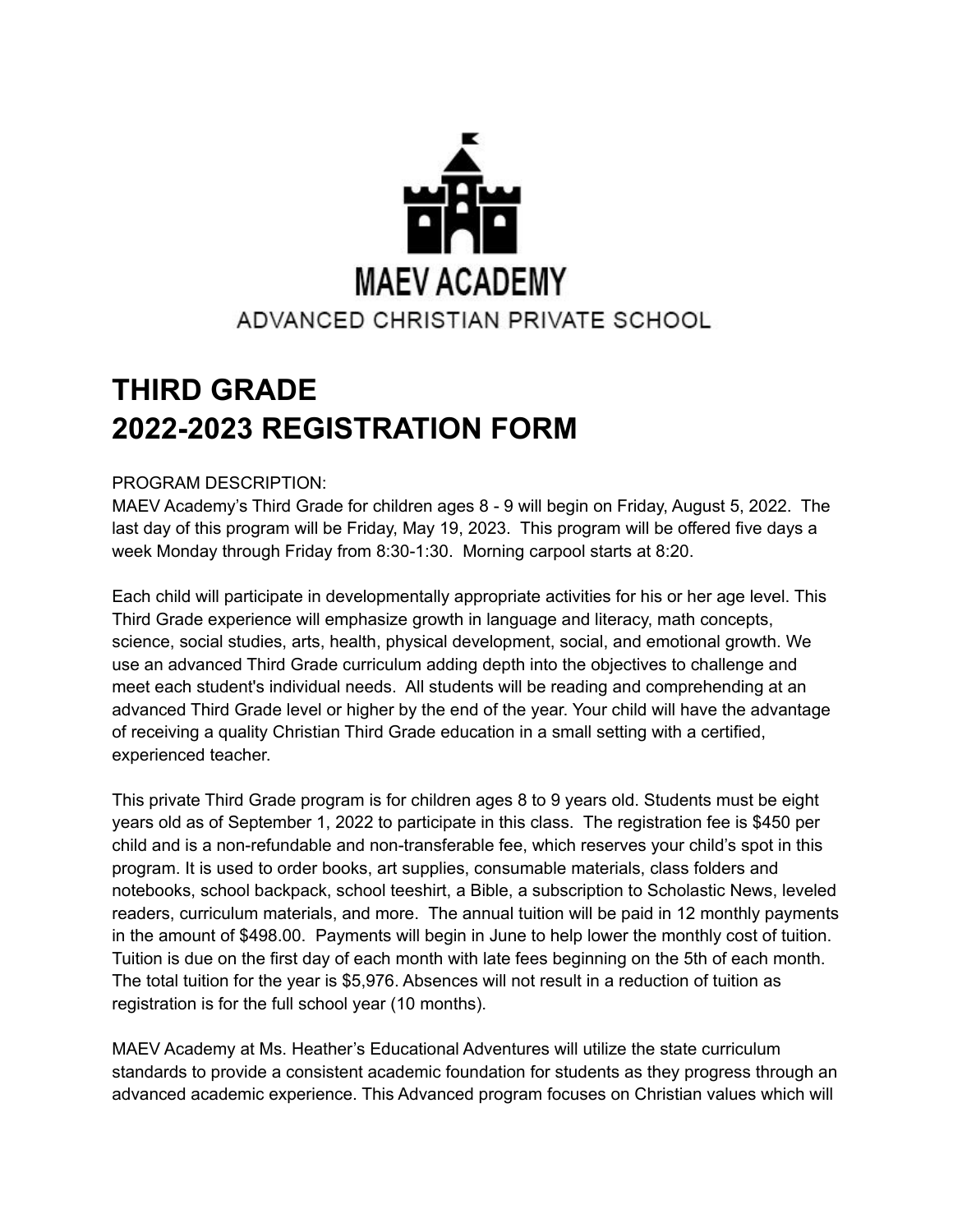be taught across the curriculum and woven into the fabric of the entire Third Grade year. MAEV Academy will provide a balanced approach to learning which will allow students to be taught at their instructional level. As student's progress through the curriculum they will be presented with advanced academic opportunities that will further their understanding and exposure to higher level thinking skills.

**\*New for the 2022-2023 School Year** - School uniforms will be required Monday - Thursday for all K-3 MAEV ACADEMY students. Fridays will be student choice or spirit wear!

**\*New for the 2022-2023 School Year** - Mandatory Assessments for all new students! All new students in our 3 year old program and above entering MHEA or MAEV will be required to attend one mandatory assessment day in March for placement for the 2022-2023 school year. If your child currently attends MHEA or MAEV, your child is exempt from this assessment.

Assessment Dates: (3's, Pre-K 9:00-1:00) (K, 1st, 2nd, 3rd 2:00-3:00) New students only! Please choose one date:

\_\_\_\_\_Friday, March 4, 2022 \_\_\_\_\_Friday, March 11, 2022 \_\_\_\_\_Friday, March 18, 2022

If you have a student entering 3's or Pre-K you will need to pack a lunch for your child and drop them off and pick them up in our daily carpool. If you have a student entering K, 1st, 2nd, or 3rd, you will need to bring them in the lobby entering door A.

We will inform you by Friday, March 25, 2022 with the results of the assessment. If your child does not meet the minimum standards, you will receive a full refund of your child's registration fee.

## **WELCOME TO MAEV ACADEMY'S ADVANCED CHRISTIAN THIRD GRADE 2022-2023**

Third Grade Curriculum

\*Georgia Standards of Excellence for Math, ELA, Science, and Social Studies

\*Bible Curriculum -

-Detailed weekly lessons with Bible Story, comprehension questions, games, activities, role-playing, crafts, individual take-home books for each story, and so much more!

-Bibles for Each Child -Bible Verses -Daily Bible Time/Bible Songs/Prayers

\*Balanced Literacy Approach

-Literacy Stations (phonics, word study, guided reading, sight words,...)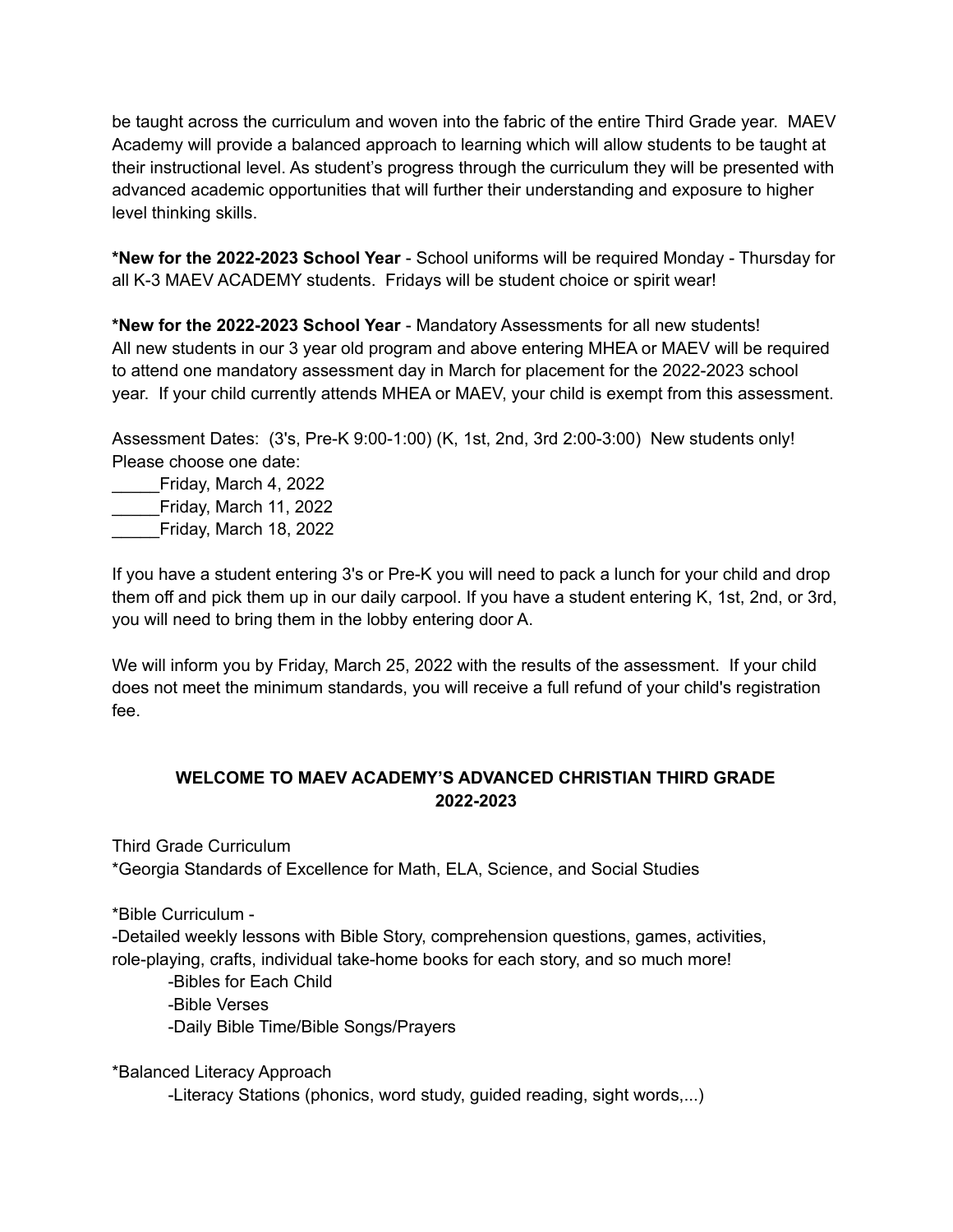-Mentor Texts -Interactive Read Alouds -Guided Reading -Leveled Readers -Daily Writing Journals/Writer's Workshop -Supplemental Saxon Phonics 3rd & 4th grade program -Scholastic News- 4th grade level -Fountas & Pinnell Assessments to find individual reading levels -Individualized learning plans for each student -Beginning, Mid-year, & End of the Year Assessments

\*Balanced Numeracy Approach

-Math Workshops

-Common Core Supplemental Math Model Lessons

-Exemplars

-Math centers using manipulatives, games, and differentiated stations to meet individual student needs

-Lots of fun math songs and thematic units to teach Third Grade math concepts

\*Science & Social Studies

-Taught through bi-weekly themes

-Hands-on experiments, group projects, fun reports, special crafts, presentations,

programs, and more!

-Art projects using a variety of mediums including chalk pastels, watercolor, acrylic, oil pastels, and much more

REQUIRED STUDENT INFORMATION:

| <b>Student's Name</b> | Age as of 9/1/22 | <b>Birthdate</b> |  |
|-----------------------|------------------|------------------|--|
|                       |                  |                  |  |

\_\_\_\_\_\_\_\_\_\_\_\_\_\_\_\_\_\_\_\_\_\_\_\_\_\_\_\_\_\_\_\_\_\_\_\_\_\_\_\_\_\_\_\_\_\_\_\_\_\_\_\_\_\_\_\_\_\_\_\_\_\_\_\_\_\_\_\_\_\_\_\_\_\_\_\_ \_\_\_\_\_\_\_\_\_\_\_\_\_\_\_\_\_\_\_\_\_\_\_\_\_\_\_\_\_\_\_\_\_\_\_\_\_\_\_\_\_\_\_\_\_\_\_\_\_\_\_\_\_\_\_\_\_\_\_\_\_\_\_\_\_\_\_\_\_\_\_\_\_\_\_\_

Mailing Address

Mother's Name \_\_\_\_\_\_\_\_\_\_\_\_\_\_\_\_\_\_\_\_\_\_\_\_\_\_ Work# \_\_\_\_\_\_\_\_\_\_\_\_\_\_\_\_\_\_\_\_\_\_\_\_\_\_\_\_

\_\_\_\_\_\_\_\_\_\_\_\_\_\_\_\_\_\_\_\_\_\_\_\_\_\_\_\_\_\_\_\_\_\_\_\_\_\_\_\_\_\_\_\_\_\_\_\_\_\_\_\_\_\_\_\_\_\_\_\_\_\_\_\_\_\_\_\_\_\_

Cell# \_\_\_\_\_\_\_\_\_\_\_\_\_\_\_\_\_\_\_\_\_\_\_\_\_\_\_\_\_\_\_\_\_

Mother's Email Address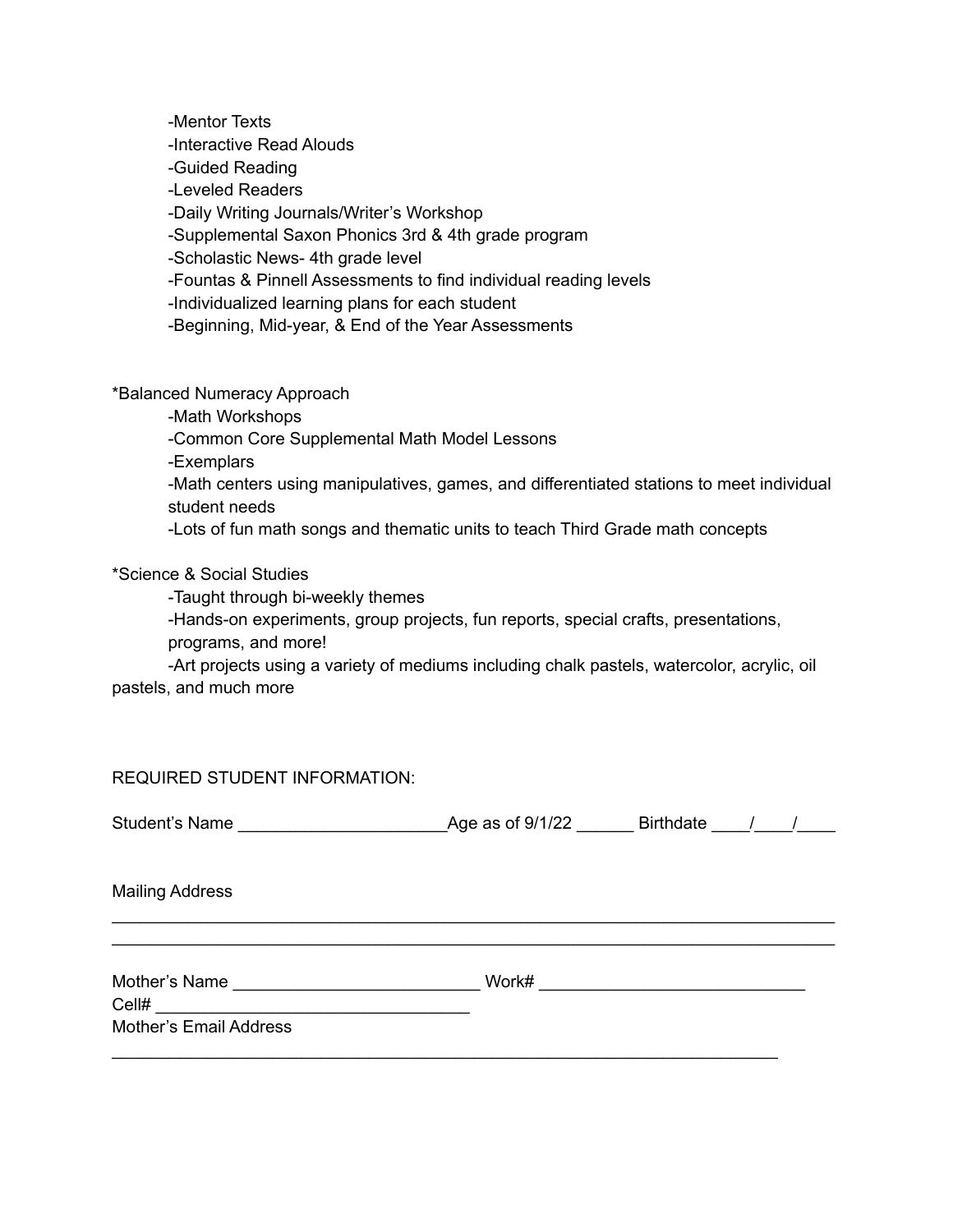| Father's Name                 | Work# |
|-------------------------------|-------|
| Cell#                         |       |
| <b>Father's Email Address</b> |       |

\_\_\_\_\_\_\_\_\_\_\_\_\_\_\_\_\_\_\_\_\_\_\_\_\_\_\_\_\_\_\_\_\_\_\_\_\_\_\_\_\_\_\_\_\_\_\_\_\_\_\_\_\_\_\_\_\_\_\_\_\_\_\_\_\_\_\_\_\_\_

Emergency Contact's Name \_\_\_\_\_\_\_\_\_\_\_\_\_\_\_\_\_\_\_\_\_\_\_\_\_\_\_\_\_\_\_\_\_\_\_ Phone #

Please list all of the people that are allowed to pick up your child. A driver's license will be required for if the child is not picked up by a parent.

Does your child have any specific requirements or allergies that we should be aware of? If yes, please explain below.

\_\_\_\_\_\_\_\_\_\_\_\_\_\_\_\_\_\_\_\_\_\_\_\_\_\_\_\_\_\_\_\_\_\_\_\_\_\_\_\_\_\_\_\_\_\_\_\_\_\_\_\_\_\_\_\_\_\_\_\_\_\_\_\_\_\_\_\_\_\_\_\_\_\_\_\_ \_\_\_\_\_\_\_\_\_\_\_\_\_\_\_\_\_\_\_\_\_\_\_\_\_\_\_\_\_\_\_\_\_\_\_\_\_\_\_\_\_\_\_\_\_\_\_\_\_\_\_\_\_\_\_\_\_\_\_\_\_\_\_\_\_\_\_\_\_\_\_\_\_\_\_\_ \_\_\_\_\_\_\_\_\_\_\_\_\_\_\_\_\_\_\_\_\_\_\_\_\_\_\_\_\_\_\_\_\_\_\_\_\_\_\_\_\_\_\_\_\_\_\_\_\_\_\_\_\_\_\_\_\_\_\_\_\_\_\_\_\_\_\_\_\_\_\_\_\_\_\_\_ \_\_\_\_\_\_\_\_\_\_\_\_\_\_\_\_\_\_\_\_\_\_\_\_\_\_\_\_\_\_\_\_\_\_\_\_\_\_\_\_\_\_\_\_\_\_\_\_\_\_\_\_\_\_\_\_\_\_\_\_\_\_\_\_\_\_\_\_\_\_\_\_\_\_\_\_ \_\_\_\_\_\_\_\_\_\_\_\_\_\_\_\_\_\_\_\_\_\_\_\_\_\_\_\_\_\_\_\_\_\_\_\_\_\_\_\_\_\_\_\_\_\_\_\_\_\_\_\_\_\_\_\_\_\_\_\_\_\_\_\_\_\_\_\_\_\_\_\_\_\_\_\_ \_\_\_\_\_\_\_\_\_\_\_\_\_\_\_\_\_\_\_\_\_\_\_\_\_\_\_\_\_\_\_\_\_\_\_\_\_\_\_\_\_\_\_\_\_\_\_\_\_\_\_\_\_\_\_\_\_\_\_\_\_\_\_\_\_\_\_\_\_\_\_\_\_\_\_\_

\_\_\_\_\_\_\_\_\_\_\_\_\_\_\_\_\_\_\_\_\_\_\_\_\_\_\_\_\_\_\_\_\_\_\_\_\_\_\_\_\_\_\_\_\_\_\_\_\_\_\_\_\_\_\_\_\_\_\_\_\_\_\_\_\_\_\_\_\_\_\_\_\_\_\_\_ \_\_\_\_\_\_\_\_\_\_\_\_\_\_\_\_\_\_\_\_\_\_\_\_\_\_\_\_\_\_\_\_\_\_\_\_\_\_\_\_\_\_\_\_\_\_\_\_\_\_\_\_\_\_\_\_\_\_\_\_\_\_\_\_\_\_\_\_\_\_\_\_\_\_\_\_ \_\_\_\_\_\_\_\_\_\_\_\_\_\_\_\_\_\_\_\_\_\_\_\_\_\_\_\_\_\_\_\_\_\_\_\_\_\_\_\_\_\_\_\_\_\_\_\_\_\_\_\_\_\_\_\_\_\_\_\_\_\_\_\_\_\_\_\_\_\_\_\_\_\_\_\_ \_\_\_\_\_\_\_\_\_\_\_\_\_\_\_\_\_\_\_\_\_\_\_\_\_\_\_\_\_\_\_\_\_\_\_\_\_\_\_\_\_\_\_\_\_\_\_\_\_\_\_\_\_\_\_\_\_\_\_\_\_\_\_\_\_\_\_\_\_\_\_\_\_\_\_\_ \_\_\_\_\_\_\_\_\_\_\_\_\_\_\_\_\_\_\_\_\_\_\_\_\_\_\_\_\_\_\_\_\_\_\_\_\_\_\_\_\_\_\_\_\_\_\_\_\_\_\_\_\_\_\_\_\_\_\_\_\_\_\_\_\_\_\_\_\_\_\_\_\_\_\_\_

REQUIRED CONSENT: Please read this section carefully and initial by ALL of the terms and conditions below which are required to start your child in our Third Grade program.

\_\_\_\_\_\_\_\_ General Terms and Conditions: By initialing here and signing below, I accept all of the terms and conditions of MAEV Academy's Advanced Third Grade Program which may be subject to change.

\_\_\_\_\_\_\_\_ **\$450 Registration Fee**: By initialing here and signing below, I agree to pay the \$450 registration fee which is non-refundable for any reason and non-transferable to another child (or sibling) or to another school year. NEW STUDENTS ONLY: We will inform you by Friday, March 25, 2022 with the results of the assessment. If your child does not meet the minimum standards, you will receive a full refund of your child's registration fee.

Media (Facebook, Instagram, Website, etc.) Release: By initialing here and signing below, I give consent for my child's picture to be utilized for media release.

Tuition: By initialing here and signing below, I understand that enrollment in the Third Grade is for the entire 10 months of the school year and that the tuition is paid in 12 months payments beginning June 1st, 2022. Payments should be paid on or before the 1st of each month. Tuition of \$5,976 for the Third Grade program is paid over 12 months beginning June 1st, 2022 in the amount of \$498.00 per month. If the annual tuition is made in one